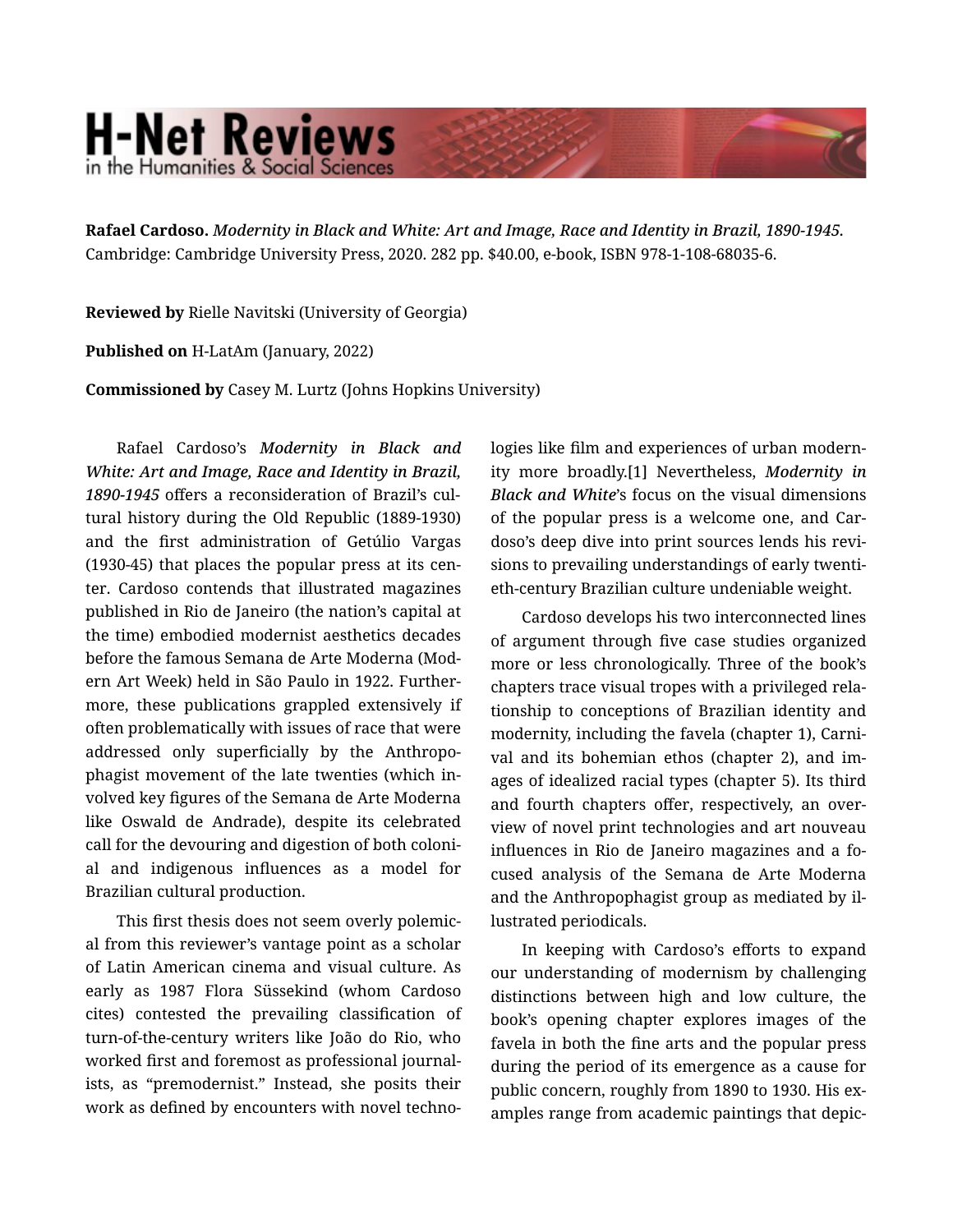ted these informal communities as picturesque vestiges of rural life in urban space to political cartoons that either praised or critiqued officials' unsuccessful efforts to raze them and the spate of photographs and caricatures generated by Italian futurist F. T. Marinetti's famous visit to Rio's favelas in an effort to understand the nation's ra‐ cial particularities, a source of bewilderment and embarrassment for elite Brazilians. The chapter also traces the growing association between Black‐ ness and the favela in Brazilian visual culture, suggesting that the offensive caricatures of Afro-Brazilian favela dwellers that appeared in illus‐ trated magazines starting in the 1910s have much in common with São Paulo modernist Tarsila do Amaral's well-known painting *Morro da Favela* (1924), which presents its residents as exclusively Black and renders them as simplified social types rather than individuals.

Covering an overlapping if briefer historical period (1903-13), *Modernity in Black and White*'s second chapter explores the cross-pollination between the Rio de Janeiro art establishment (rep‐ resented by two academies, the Escola Nacional de Belas Artes and the Liceu de Artes e Ofícios), illus‐ trated magazines, and the annual Carnival festivit‐ ies during a transitional period predating the rise of *escolas de samba* (samba schools) in the 1930s. Cardoso reconstructs the social circle surrounding the visual artists and prominent dandies Raul Ped‐ erneiras and Calixto Cordeiro (who used the pseudonym K. Lixto), who were best known as ca‐ ricaturists, and Helios Seelinger. Seelinger's 1903 painting *Bohemia*, analyzed in detail in the text, offers an idealized vision of their milieu, in which writers, painters, and stage performers mingled with little regard for class divides or traditional distinctions between legitimate and popular art, tendencies that Cardoso hails as signs of artistic modernity. Whether artists worked directly for Carnival societies, like K. Lixto, who designed floats for annual pageants, or used the festivities as a pretext for semi-abstract explorations of color and form, such as painters Arthur Timotheo da

Costa and Rodolpho Chambelland, Carnival's blur‐ ring of racial and class boundaries energized Brazilian art in the first two decades of the twenti‐ eth century.

The study's third chapter, "The Printing of Modern Life," reminds us that while we typically associate modernism in the visual arts with geo‐ metric abstraction, art nouveau's decorative, or‐ ganic aesthetic and sinuous lines were also con‐ sidered novel and distinctly modern at the turn of the twentieth century. Cardoso charts how art nouveau aesthetics and technological develop‐ ments like half-tone photographic reproductions and multicolor printing shaped little magazines like *Atheneida* and *Kósmos* before filtering into mass-circulation periodicals like *Careta*, *Fon Fon!*, *O Malho*, and *Para Todos...*, giving rise to a ubi‐ quitous, accessible form of modernism.

Cardoso then turns to the Semana de Arte Moderna and the Anthropophagist group, con‐ trasting the extensive and usually celebratory at‐ tention they have been accorded by scholars with press accounts from the period. When they did not ignore them altogether, mainstream newspapers and magazines often proved skeptical of the São Paulo modernists' exploits, at times dismissing the provocations of the Anthropophagists as acts of self-exoticization for a European gaze. Journalist Alvaro Moreyra, who covered the Anthropo‐ phagist movement's activities extensively in the popular magazine *Para Todos*..., was an outlier among his colleagues who helped secure the group's public reputation. Although the move‐ ment's own periodical, *Revista de Antropophagia*, devoted ample space for visual experiments, it rarely engaged with questions of race, and when it did, its tone was often flippant or outright insult‐ ing.

By contrast, during the Vargas era the com‐ plexities of Brazilian racial identity took center stage as artists aligned themselves with anthropo‐ logists and statisticians' (unscientific) efforts to es‐ tablish clear racial taxonomies for the nation,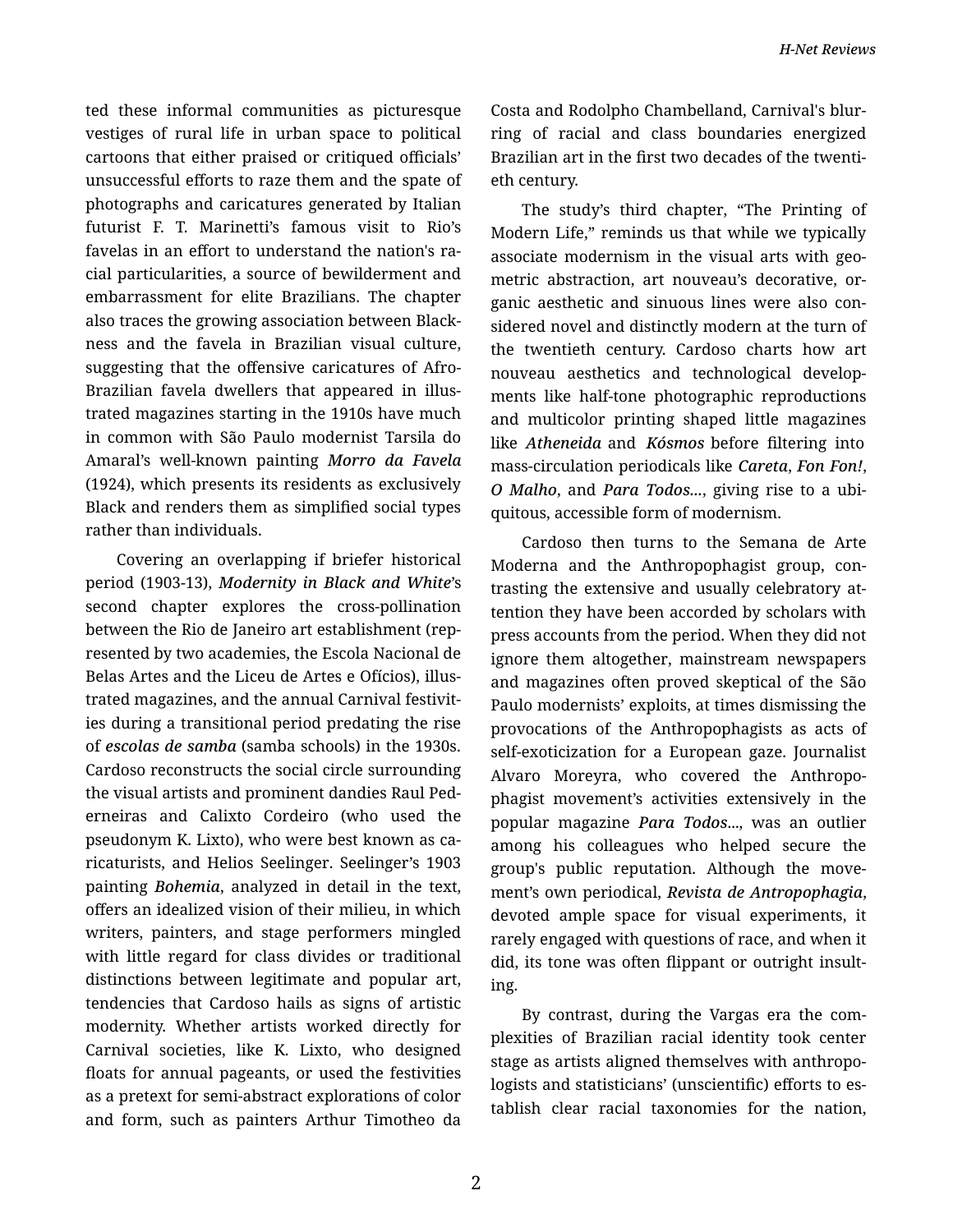which were often mapped onto the opposition between coastal cities and the *sertão* (backlands). Cardoso examines plans for a never-completed statue of the "Brazilian man" slated to be erected in front of the modernist edifice that housed the Ministry of Education and Health; the paintings of Candido Portinari, which offered idealized visions of multiracial Brazilians at work that echoed both Mexican muralism and Italian Fascist art; and the work of Ukrainian-born artist Dimitri Ismail‐ ovitch, whose enigmatic portraits of indigenous people and Afro-Brazilians highlighted the im‐ possibility of reducing Brazil's demographic het‐ erogeneity to a single racial type.

As it delves into some of the most iconic tropes and artistic movements of Brazilian culture in the first half of the twentieth century, *Modern‐ ity in Black and White*'s imagined readership is not always fully clear. The first chapter offers a succinct account of the favela's development both as social phenomenon and visual trope that seems ideally suited to students or scholars with limited familiarity with Brazil, though trained Brazilian‐ ists will also appreciate the rich array of concrete examples reproduced and analyzed in the text. By contrast, a fourth chapter on the São Paulo mod‐ ernists seems to assume a reader conversant not only with the basic principles of the Anthropo‐ phagist movement, but also with Tarsila's[2] paint‐ ings *A negra* (The Black woman, 1923) and *An‐ tropofagia* (1928), whose visual similarities, Car‐ doso persuasively argues, have contributed to a misleading perception of the Anthropophagist movement as a mere continuation of the Semana de Arte Moderna. These references are far from obscure, but the limited context provided renders the nature of *Modernity in Black and White*'s in‐ tervention less evident to the casual reader. Fur‐ thermore, while the book's critique of São Paulo modernists as (for the most part) white, aristocrat‐ ic cosmopolitans is well taken (if not exactly con‐ troversial), it also glosses over some of these fig‐ ures' complexities. For instance, Tarsila's 1933 painting *Operários* (Workers), which places lines

of workers representing varied racial and ethnic backgrounds against factory smokestacks, com‐ pleted after a trip to the Soviet Union, seems like a logical point of contact with the material ad‐ dressed in the study's final chapter, and one that perhaps complicates the narrative of her career the book presents. While occasional strident pas‐ sages threaten to obscure some of the nuances of its subjects, *Modernity in Black and White*'s rich archive of early twentieth-century visual culture reminds us to question even the most entrenched narratives of Brazilian national identity.

## Notes

[1]. Flora Süssekind, *Cinematógrafo de letras: Literatura, técnica e modernização no Brasil* (São Paulo: Companhia das Letras, 1987). An Englishlanguage edition of the book appeared in 1996.

[2]. Tarsila, like many important Brazilian fig‐ ures in Brazilian culture, is typically referred to by first name by scholars.